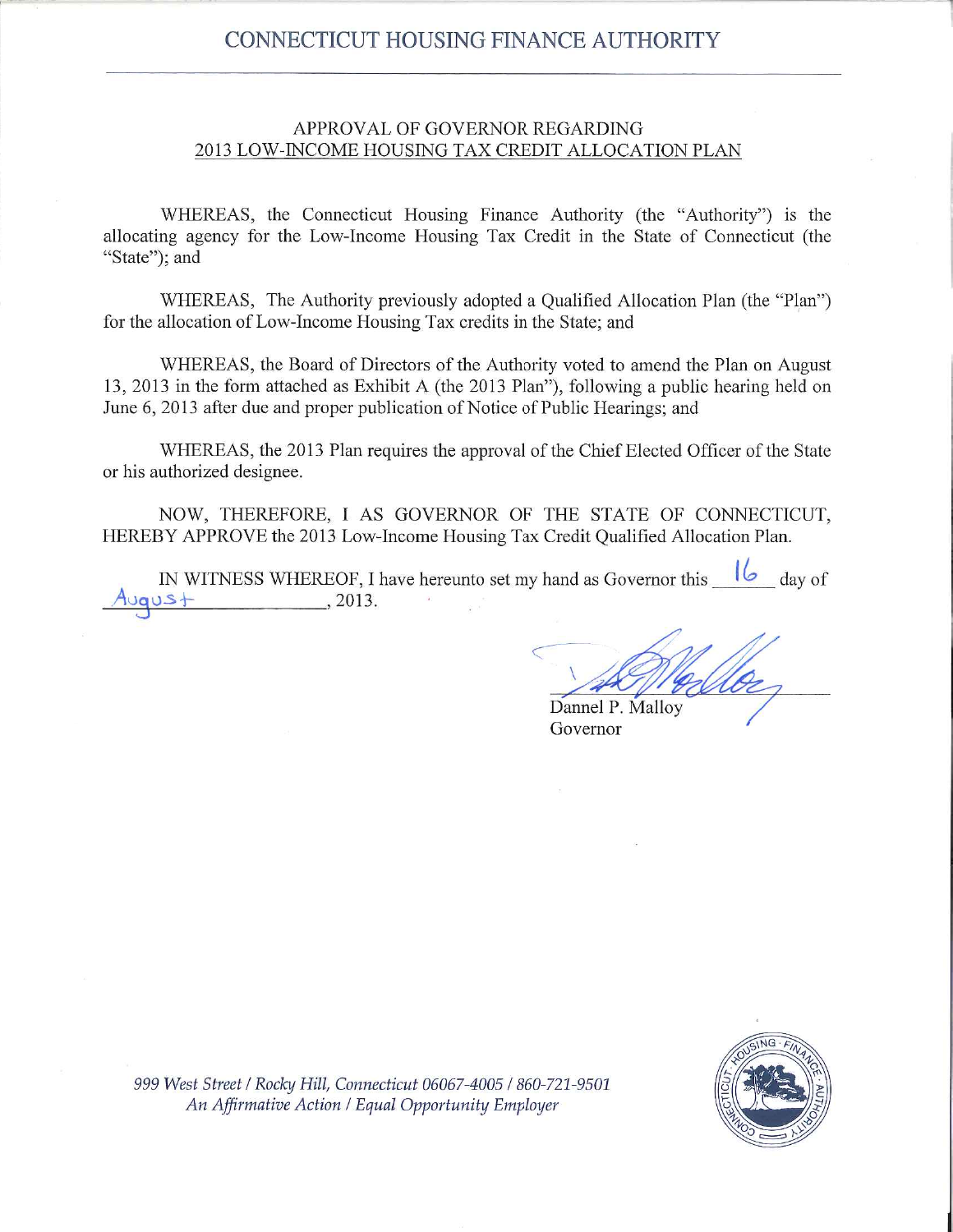

# Connecticut Housing Finance Authority

Low-Income Housing Tax Credit

Qualified Allocation Plan

2013 Application Year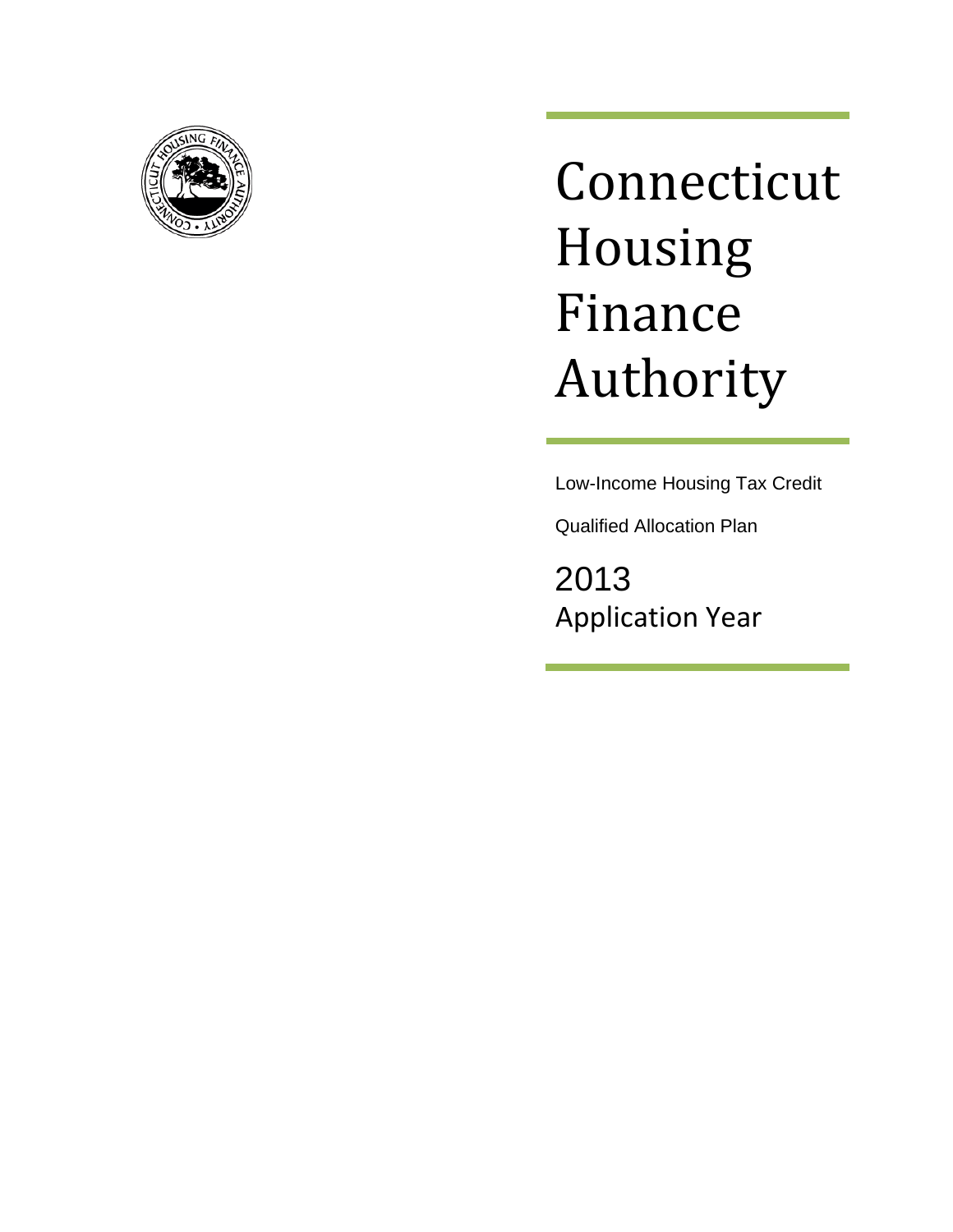# **Table of Contents**

| Ī.            |         |  |
|---------------|---------|--|
| Ш.            |         |  |
| А.            |         |  |
| $\mathsf B$ . |         |  |
| Ш.            |         |  |
| А.            |         |  |
| В.            |         |  |
|               |         |  |
| D.            |         |  |
| Ε.            |         |  |
| F.            |         |  |
| G.            |         |  |
|               | $1_{-}$ |  |
|               | 2.      |  |
|               | 3.      |  |
|               | 4.      |  |
|               | 5.      |  |
| IV.           |         |  |
| V.            |         |  |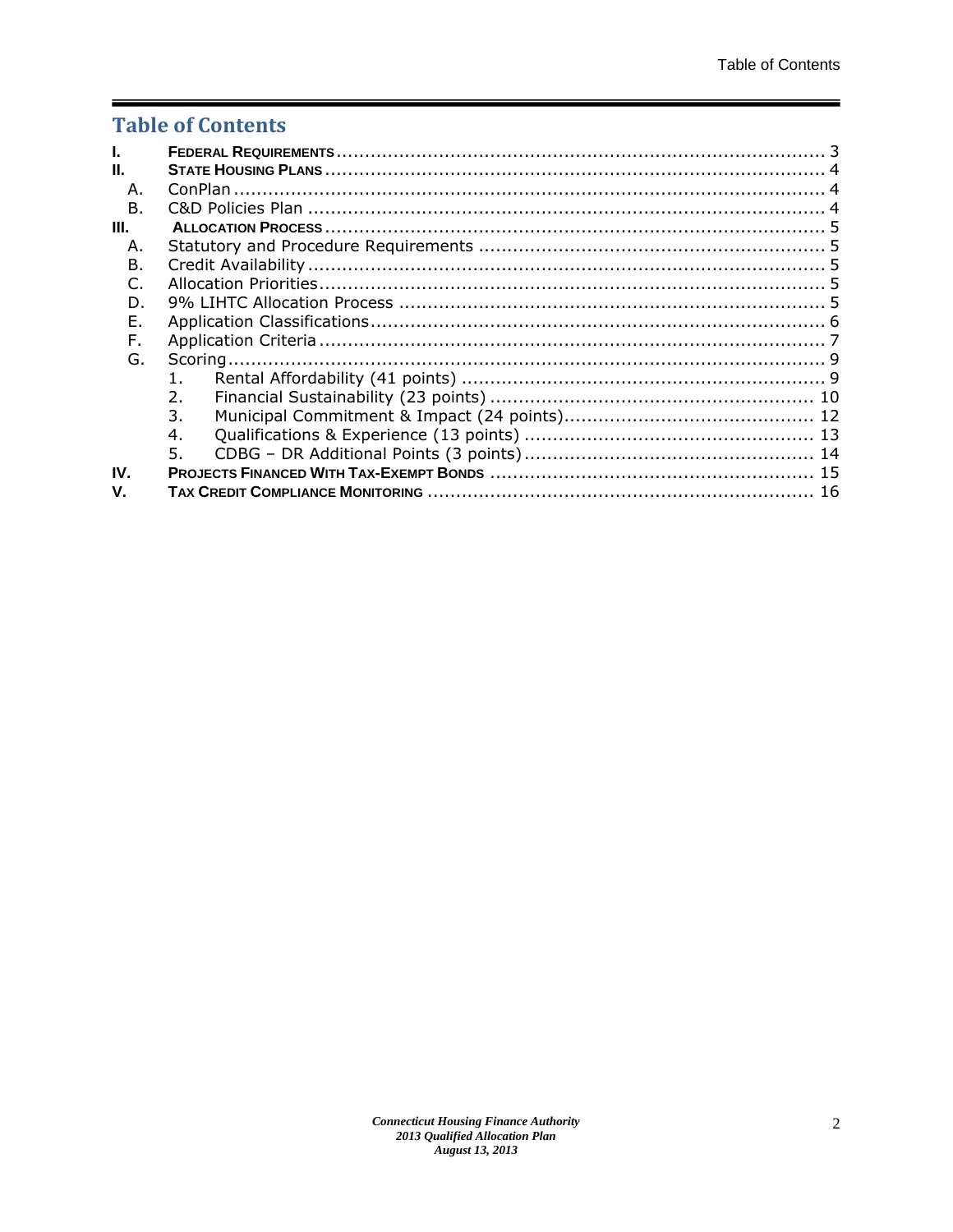# **I. FEDERAL REQUIREMENTS**

<span id="page-3-0"></span>The Federal Low-Income Housing Tax Credit Program ("LIHTC") requires the agency in each state responsible for allocating the Federal Low-Income Housing Tax Credits ("Credits") to adopt a plan for the allocation of such Credits within its jurisdiction which plan is to be relevant to the housing needs and consistent with the housing priorities of such state. This is the Qualified Allocation Plan ("Plan") for the State of Connecticut ("State").

According to Section 42(m) of the Internal Revenue Code of 1986, as amended (the "Code"), the Plan must:

- 1. Set forth selection criteria to be used to determine housing priorities of the Connecticut Housing Finance Authority ("Authority"), as the housing credit agency for the State, which are appropriate to local conditions;
- 2. Give preference to projects:
	- a. serving the lowest income tenants, and;
	- b. obligated to serve qualified tenants for the longest period of time;
	- c. which are located in qualified census tracts and contribute to a concerted community revitalization plan, and;
- 3. Provide a procedure that the Authority (or its agent) will follow in monitoring for noncompliance with the provisions of Section 42 of the Code and in notifying the Internal Revenue Service ("IRS") of project non-compliance that comes to the attention of the Authority.
- 4. Additionally, the Plan selection process must apply criteria addressing the following:
	- a. project location,
	- b. housing needs characteristics,
	- c. project characteristics,
	- d. sponsor characteristics,
	- e. tenant populations with special housing needs,
	- f. public housing waiting lists,
	- g. tenant populations of individuals with children,
	- h. projects intended for eventual tenant ownership,
	- i. energy efficiency, and
	- j. historic nature.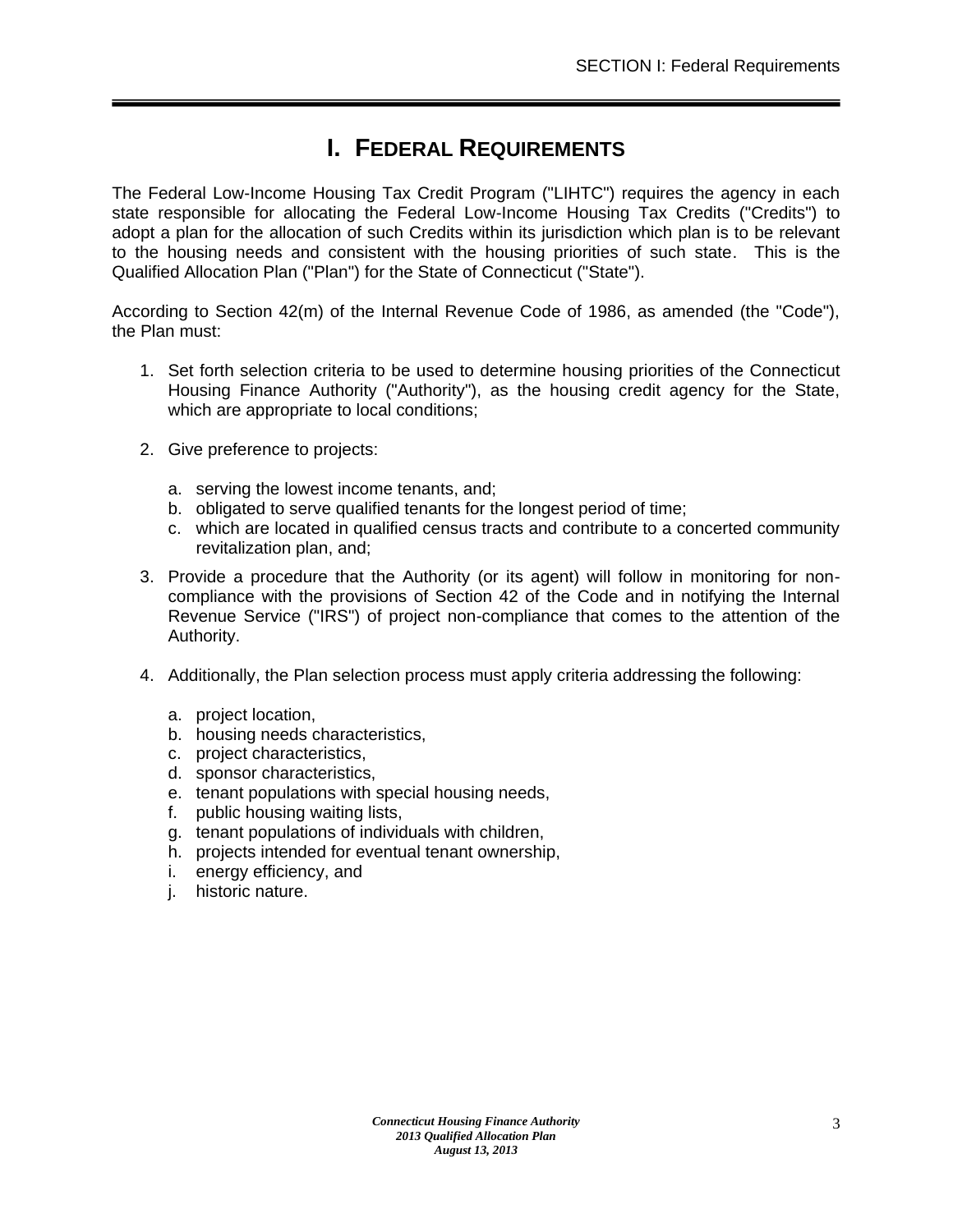# **II. STATE HOUSING PLANS**

<span id="page-4-0"></span>The Plan for allocating Credits in the State supports the needs and priorities as defined in the current State of Connecticut Consolidated Plan for Housing and Community Development ("ConPlan") and the current Annual Action Plan, as required by the National Affordable Housing Act of 1990 ("Act"). The Act requires that the ConPlan govern the allocation of Federal funds by the State. The ConPlan also is required to be consistent with the State of Connecticut 2009- 2012 Conservation and Development Policies Plan ("C&D Policies Plan"). The C&D Policies Plan includes policies for the development of affordable rental housing.

The Plan will not undertake a separate needs assessment or establishment of goals and objectives, but incorporates by reference the needs assessment of the ConPlan and adapts its specific priorities for rental housing for use in the Plan. Additionally, the Plan similarly adapts relevant housing policies of the C&D Policies Plan.

# <span id="page-4-1"></span>**A. ConPlan**

The overall goal of the community planning and development programs covered by the ConPlan is to develop viable urban communities by providing decent housing and a suitable living environment and expanding economic opportunities principally for low- and moderate-income persons.

The affordable housing development objectives of the ConPlan adapted for use in this Plan may include the following:

- 1. Make housing investments that support responsible growth and development in the state and the efficient use of existing infrastructure investment in transportation, water, sewer, and other utility systems.
- 2. Preserve and increase the supply of quality affordable housing in order to support economic growth and the development of stable and healthy communities and neighborhoods.
- 3. Preserve and increase the supply of affordable housing that expands housing choice and opportunity.
- 4. Prevent and reduce chronic homelessness.

# <span id="page-4-2"></span>**B. C&D Policies Plan**

Affordable rental housing development policies of the C&D Policies Plan adapted for use in this Plan incorporate the Growth Management Principles of C&D Policies Plan which call for revitalizing regional centers, expanding housing opportunity and choice, as well as concentrating investments that support both development and transportation. In addition, this Plan is also consistent with the C&D Policies Plan regarding its policy to promote "housing mobility and choice across income levels utilizing current infrastructure and the preservation of existing residential neighborhoods and housing stock."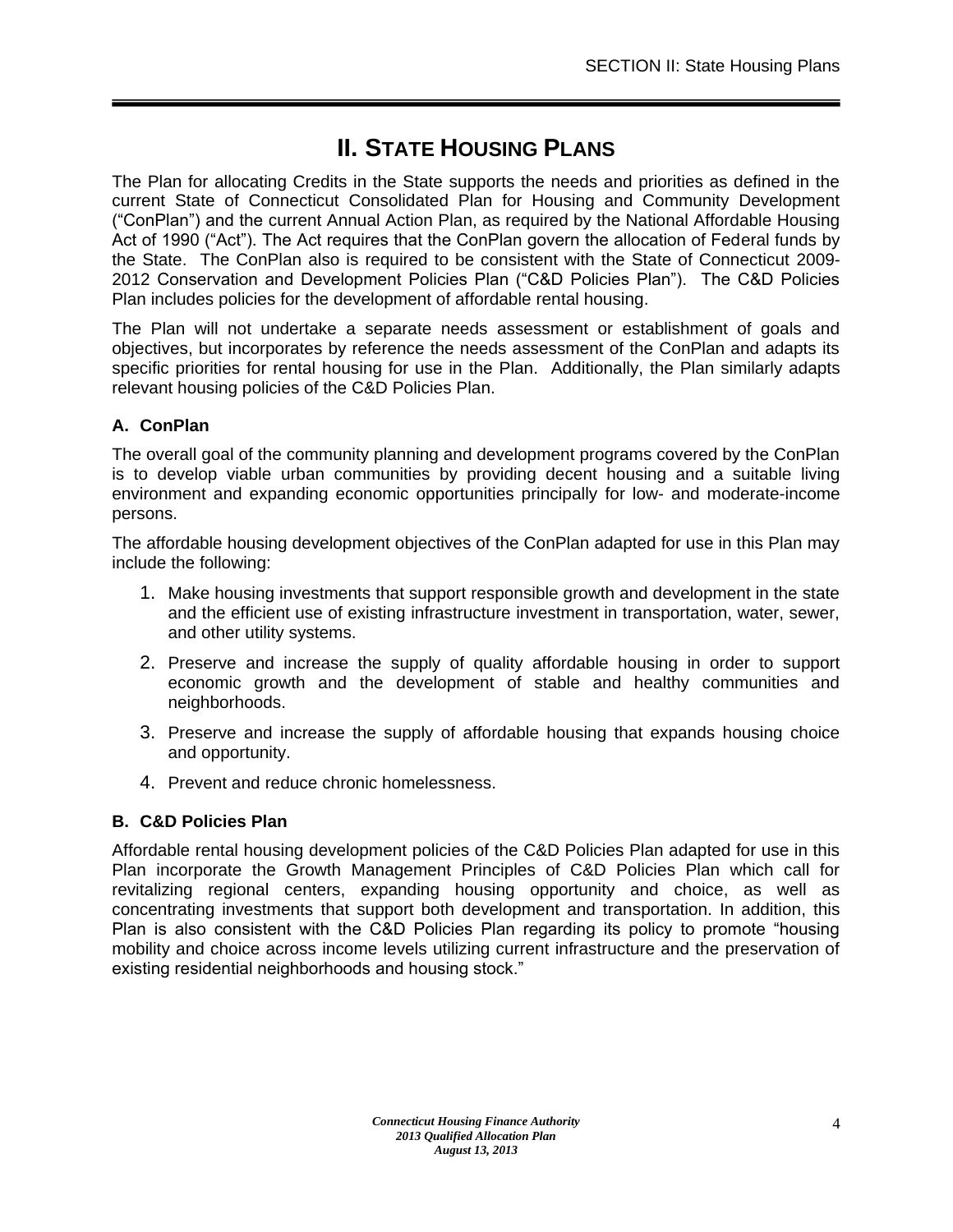# **III. ALLOCATION PROCESS**

## <span id="page-5-1"></span><span id="page-5-0"></span>**A. Statutory and Procedure Requirements**

All proposed projects must meet occupancy, rent restrictions and other basic statutory requirements of the Code, LIHTC Procedures of the Authority, and applicable State and Federal law.

## <span id="page-5-2"></span>**B. Credit Availability**

In order to provide predictability to the development community, each time that a 9% round's awards are announced, the Authority will estimate and release the amount of Credits available for the subsequent round. The amount estimated to be available will be based upon the estimated Credit Ceiling, adjusted for forward allocations, if any, and any designated exceptional priorities, if any, using the following calculation:

- 1. The previous round's Credit Ceiling, less;
- 2. Forward Allocations awarded in the previous round, plus;
- 3. Forward Allocations from the next year's Credit Ceiling, less;
- 4. Exceptional Priorities approved by the date of the previous round's award.

# <span id="page-5-3"></span>**C. Allocation Priorities**

The Plan provides priority for housing development proposals which incorporate:

Rental Affordability – Creates or preserves rental units dedicated to low-income families, households and individuals with incomes below 50% of the Area Median Income.

Financial Sustainability – Demonstrates cost effectiveness through efficient use of Credits and other sources.

Municipal Commitment & Impact – Supports use of land and resources in ways that enhance the long-term quality of life which contributes to a vibrant and resilient economy and maximizes existing infrastructure while preserving natural resources, giving priority to projects that reuse or capitalize areas within built-up lands, existing commercial properties, and brownfield sites.

Qualifications & Experience - Promotes an experienced development team's strong track record in LIHTC and affordable housing development.

## <span id="page-5-4"></span>**D. 9% LIHTC Allocation Process**

The Authority will allocate 9% Credits based upon the selection criteria and application ranking procedures set forth below:

- 1. Applications in the 9% round will be separated into two classifications: Public Housing and General.
- 2. Determine LIHTC eligibility based on the criteria in Section III. F.
- 3. Score applications based on the criteria in Section III. G (including the CDBG-DR category).
- 4. Select the highest-scoring applications in Public Housing and General Classifications subject to adjustments for the federal non-profit set-aside. The Authority will, if necessary, skip over higher-scoring projects to fulfill the 10% non-profit requirement.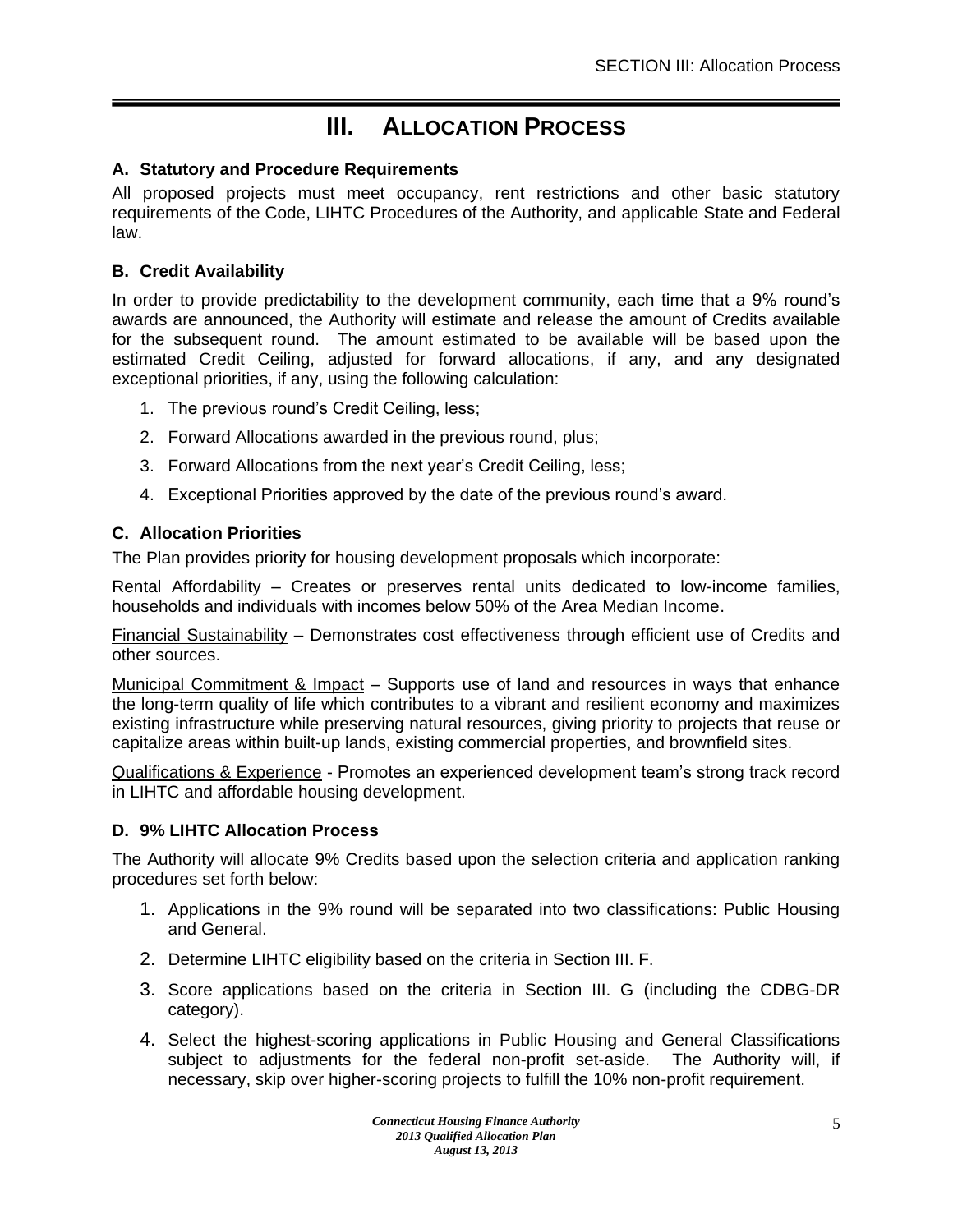The Authority intends to distribute evenly the available Credits between the Public Housing and the General Classifications and may reallocate available Credits at its discretion.

Tie breakers: If two projects have equal scores, the Authority will use the following tie-breakers, in order:

- 1. Preference is given, within the Public Housing Classification, to applications which include a signed agreement for resident participation over applications which do not have signed agreements. Preference is given only if signed agreements are applicable in accordance with Connecticut Public Act 11-72;
- 2. Highest Total Rental Affordability Category score;
- 3. Highest Total Financial Sustainability Category Score;
- 4. Highest Total Municipal Commitment & Impact Category Score;
- 5. Highest Total Qualifications & Experience Category Score; and

The results of the evaluation and ranking will be determined at the sole discretion of the Authority.

## <span id="page-6-0"></span>**E. Application Classifications**

Applications for 9% Credits are grouped into one of three classifications for evaluation. The Public Housing and General Classifications are used for allocation within the competitive round.

Public Housing Classification – Preservation, rehabilitation or qualified new construction that is part of a comprehensive plan to replace and/or rehabilitate public housing units. This classification is limited to applications that address housing policy to revitalize housing developments that were financed and developed through Federal or State public housing programs. Among its purposes, the project must include but not be limited to integrating units into the community or region and encouraging economic integration.

General Classification - Projects that do not qualify for the Public Housing Classification, and which are not within the Exceptional Priorities Classification.

There is not a separate classification for projects involving qualified non-profit organizations. Credits will be allocated subject to satisfying the non-profit set-aside requirement stated in Section 42(h)(5) of the Code. Non-profit organizations must satisfy the following requirements in order to receive a non-profit designation:

- 1. The non-profit organization must commit to participating materially (within the meaning of Section 469(h) of the Code) in the development and operation of the project throughout the compliance period; and
- 2. The non-profit sponsor must be a qualified non-profit organization as defined in Section  $42(h)(5)(C)$  of the Code.

The Public and General Classifications apply to the 9% LIHTC application rounds only.

Exceptional Priorities Classification – Projects must provide extraordinary public benefit including but not limited to:

- 1. development or redevelopment initiatives that demonstrate a high priority for special needs populations; and
- 2. meet a particular local housing, development, or redevelopment objective identified and supported by State law; and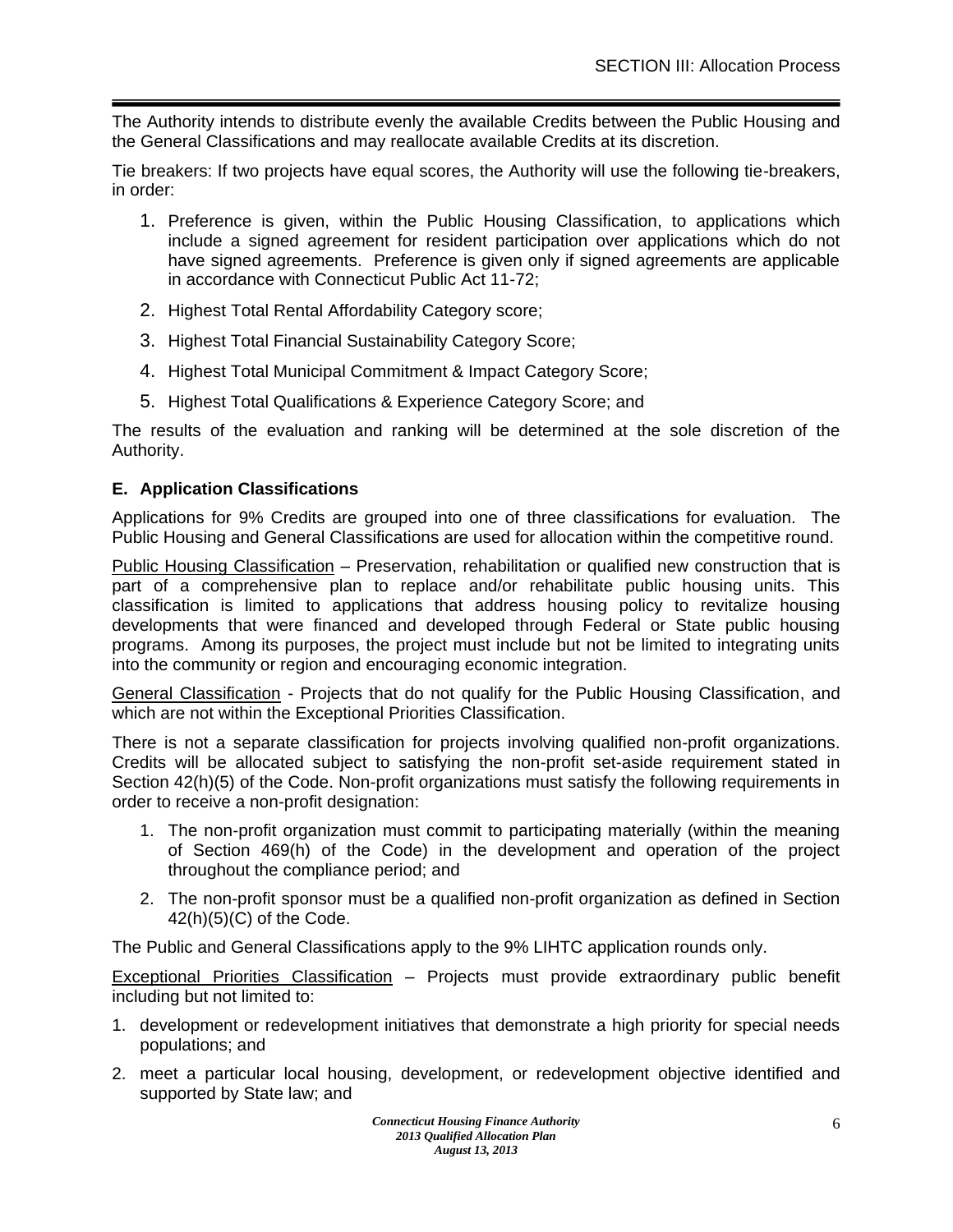3. demonstrates significant public benefits and priority evidenced by a substantial specific commitment of federal or State funding or resources.

For consideration as an Exceptional Priority (with the exception of an existing Exceptional Priority Class development):

- evidence in satisfaction of the three aforementioned requirements must be submitted to the Authority no later than 4:00 p.m. September 3, 2013; and
- a completed CHFA-DECD Consolidated Application must be submitted to the Authority no later than 4:00 p.m. December 31, 2013.

Applicants must submit a complete application in accordance with the Plan in effect and are subject to LIHTC Procedure limits. Applications will be rated and must achieve a rating satisfactory to the Authority's Board of Directors. Applicants applying as Exceptional Priority will not be ranked within or against any other Classifications.

Exceptional Priorities may receive an award from future years Credit availability, subject to Credit availability limitations. Awards exceeding Credit availability limitations may be allocated from multiple years.

Requests for Exceptional Priorities Classification consideration will no longer be accepted after September 3, 2013.

# <span id="page-7-0"></span>**F. Application Criteria**

A completed CHFA/DECD Consolidated Application for Housing Development ("ConApp") must be submitted by the published deadline. In addition, the following requirements must be met or evidenced:

- 1. All applications must meet at least one of the following criteria:
	- a. Located in Incentive Housing Zones as incentive housing development as defined by the Home Connecticut Statute Public Act 07-4 §38(7);
	- b. Growth Areas, Rural Community Centers, or Neighborhood Conservation Areas as defined in the C&D Policies Plan;
	- c. New construction in Regional Centers is eligible if it is consistent with and part of a municipally approved plan to revitalize a specified location;
	- d. Located in Regional Centers, either to preserve existing affordable rental housing, redevelopment of, or adaptive reuse of an existing structure for use as rental housing;
	- e. Located in a Qualified Census Tract ("QCT") as defined by the most recent U.S. Census. This excludes new construction in Regional Centers;
	- f. Are part of, and consistent with, a municipally approved plan for a Neighborhood Revitalization Zone ("NRZ") which designates a specific targeted geographic area; or
	- g. Are submitted for public housing development activity and are part of, and consistent with, the annual report as required by provisions of C.G.S. Section 8-68d.
- 2. All applications must also meet policy and administrative requirements of the Authority as follows:
	- a. The proposed development must be ready to proceed as documented by: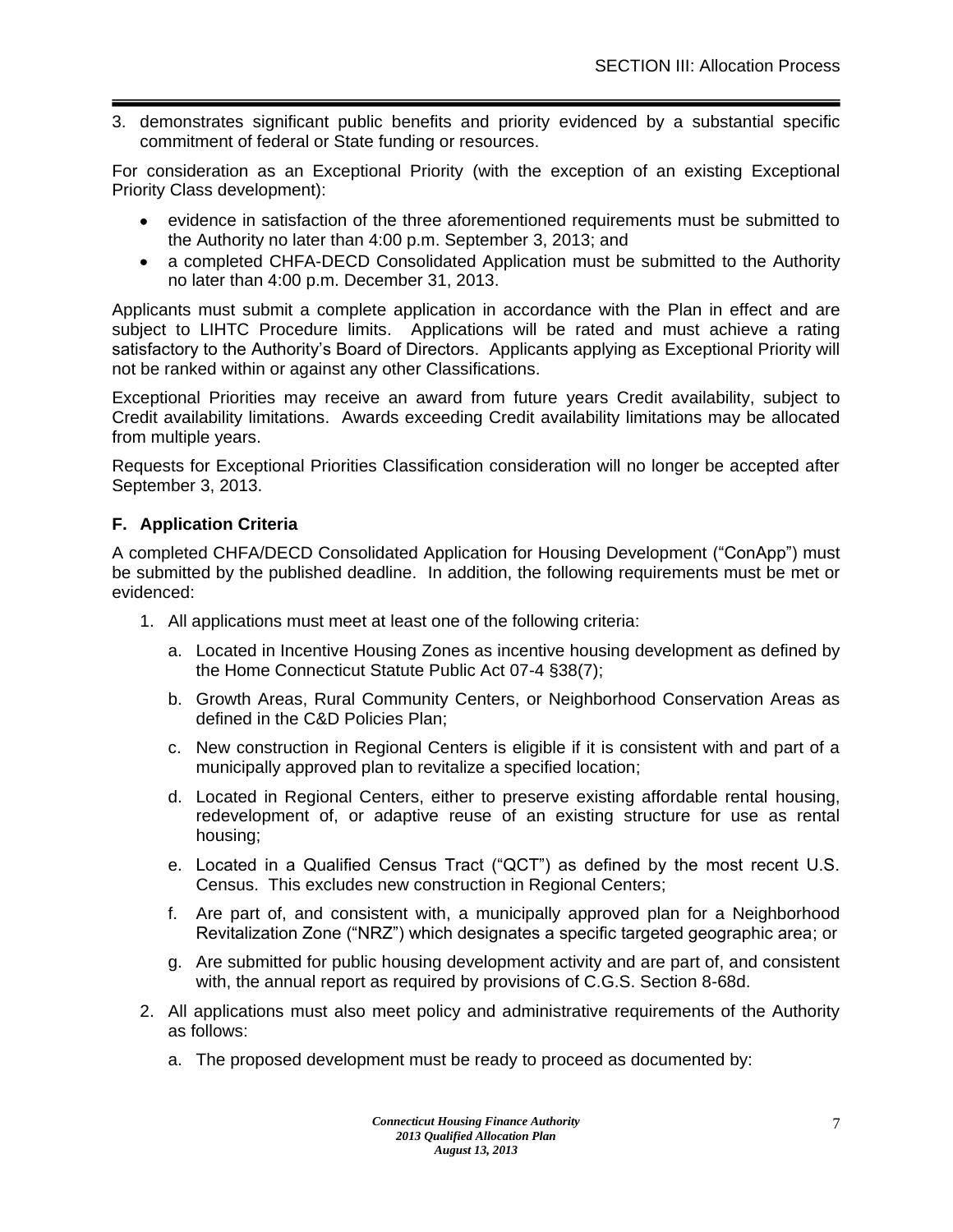- A credible financing plan as evidenced by letter(s) of commitment or other proof  $\bullet$ of serious intent on behalf of other sources of funds essential to the viability of the proposed project.
- Evidence of site control.  $\bullet$
- $\bullet$ Evidence of zoning approval.
- Qualified development team in place, including architect, general contractor and management agent. Sponsor's subject to bidding requirements may be exempt from having a contractor in place at time of application.
- b. For rehabilitation projects, there must be a minimum construction hard cost expenditures (Divisions 3-16 as noted on the ConApp Project Cost Summary form) of \$25,000 per unit.
- c. Developments that received LIHTCs in a prior year are not eligible to apply for 9% LIHTCs if less than 20 years have passed since the project, or a portion of the project, has been placed in service.
- d. Developments must meet Established Criteria in accordance with the Authority's current Multifamily Design, Construction and Sustainability Standards ("Standards") document.
- e. The proposed applicant must commit to undertaking good faith efforts to hire or train very low-income persons in accordance with the Authority's Very Low-Income Construction Employment Policy (as approved 7/29/2010).
- f. The sponsor of the project has, in the case of rehabilitated housing, provided a preliminary Capital Needs Assessment ("CNA") of the structure to be rehabilitated, in form and content consistent with the Standards.
- g. Applications may not be filed by applicants who have failed to comply with the terms of any Extended Low-Income Housing Commitment ("ELIHC") for a project they previously sponsored or developed.
- h. Each application within the Public Housing Classification will be required to provide a plan that assures meaningful resident participation in the planning and implementation process. (For additional information refer to the Application.)
- i. Sponsors will be required to commit, in writing, 100% of the proposed development units to the local housing authority giving a priority to eligible households that are on waiting lists for public or assisted housing.
- j. The Authority's Board of Directors reserves the right to independently review proposals and not award Credits because of non-compliance with requirements of any adopted housing policy, standards, or objectives of the State in the following areas:
	- Project location (the suitability of the project's site and location for the intended  $\bullet$ purpose), Housing Needs and Prioritization, as defined in the Plan; and project cost(s).

An allocation of Credits is conditioned upon a Credit reservation by the Authority's Board of Directors and the submission of a housing market study, in form and content consistent with the Authority's Market Study Guidelines, indicating sufficient demand for the housing to be developed.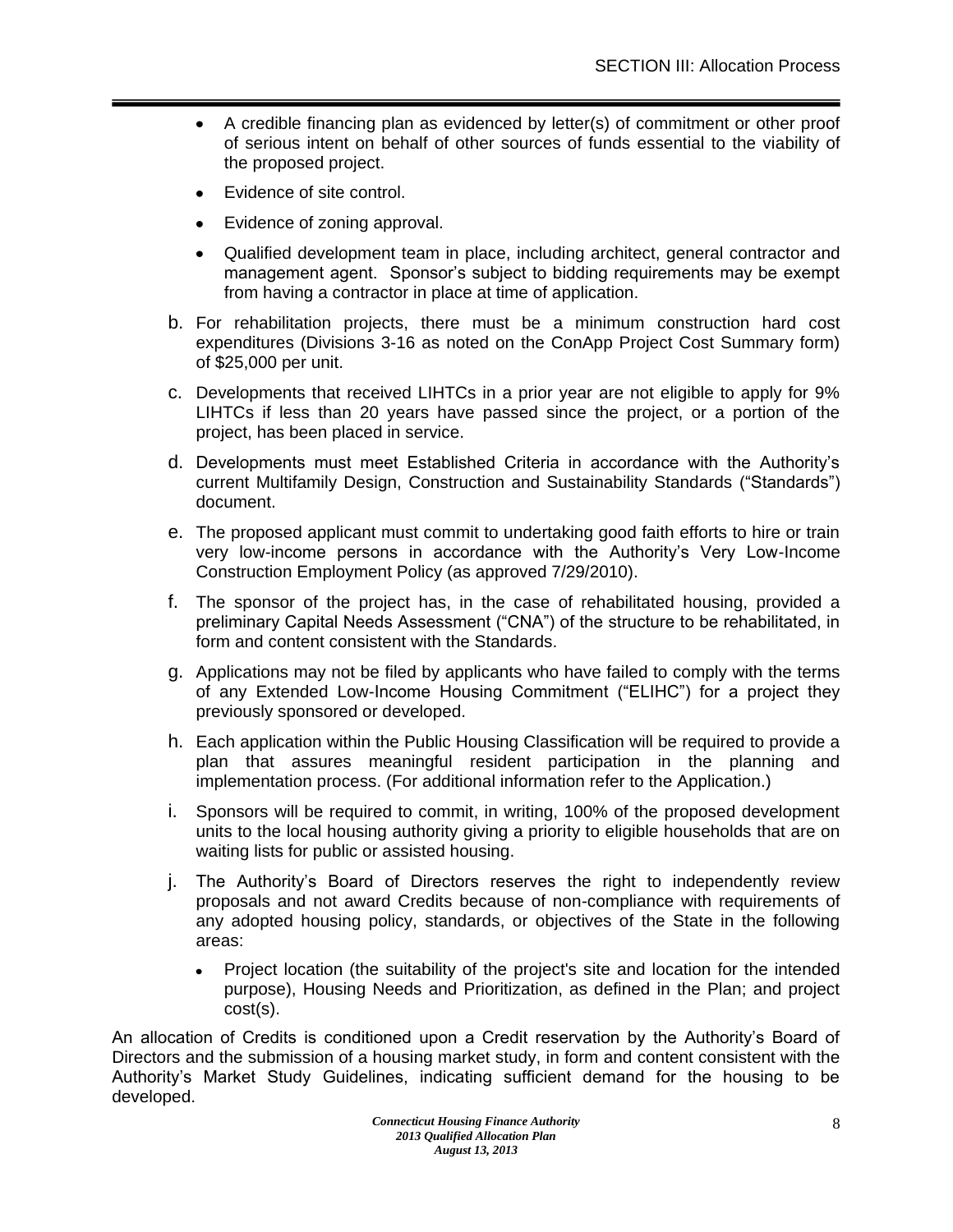# <span id="page-9-0"></span>**G. Scoring**

<span id="page-9-1"></span>All applicants in the 9% round will be scored by the following criteria (104 points):

# **1. Rental Affordability** (41 points)

# **a. Supportive Housing Units**

Points will be awarded based on documentation of supportive services from a qualified service provider specifically for residents identified as homeless or at-risk of homelessness as defined in the Supportive Housing Guidelines of the CHFA-DECD Consolidated Application (Appendix 14a). Documentation must include a services plan and evidence of funding commitments for supportive services. If units have a rental subsidy that becomes unavailable, with the authorization of CHFA the designated supportive housing units may revert to 50% or 60% AMI units as stated in the ELIHC until new rental subsidy funding becomes available.

# **b. Households at or below 25 Percent of Area Median Income (AMI)**

Points will be awarded based on the percentage of units that serve households at or below 25 percent of AMI and provide rents pursuant to HUD guidelines adjusted for family size throughout the extended use period.

| c. Households above 25 and at or below 50 Percent of Area Median Income (AMI) |  |
|-------------------------------------------------------------------------------|--|
|                                                                               |  |

Points will be awarded based on the percentage of units that serve households above 25 and at or below 50 percent of AMI and provides rents pursuant to HUD guidelines adjusted for family size throughout the extended use period.

# **d. Mixed Income Housing**

Projects that promote economic integration by creating mixed income housing will receive points based on the percent of non-qualified units (market rate housing without income restrictions) included.

| Percent of units | Points   |
|------------------|----------|
| $\geq 20\%$      | 6 points |
| ≥10% and <20%    | 2 points |

| Percent of units  | Points |  |  |
|-------------------|--------|--|--|
| ≥25%              |        |  |  |
| ≥20% and $< 25\%$ |        |  |  |
| ≥15% and $< 20\%$ | З      |  |  |
| ≥10% and <15%     |        |  |  |
|                   |        |  |  |

| Percent of units | Points |
|------------------|--------|
| $\geq 40\%$      | ิธ     |
| ≥30% and <40%    |        |
| ≥20% and <30%    | વ      |
| ≥10% and $<$ 20% |        |
|                  |        |

| Percent of non-<br>qualified units | Points |
|------------------------------------|--------|
| ≥20%                               | 5      |
| ≥10% and $< 20\%$                  |        |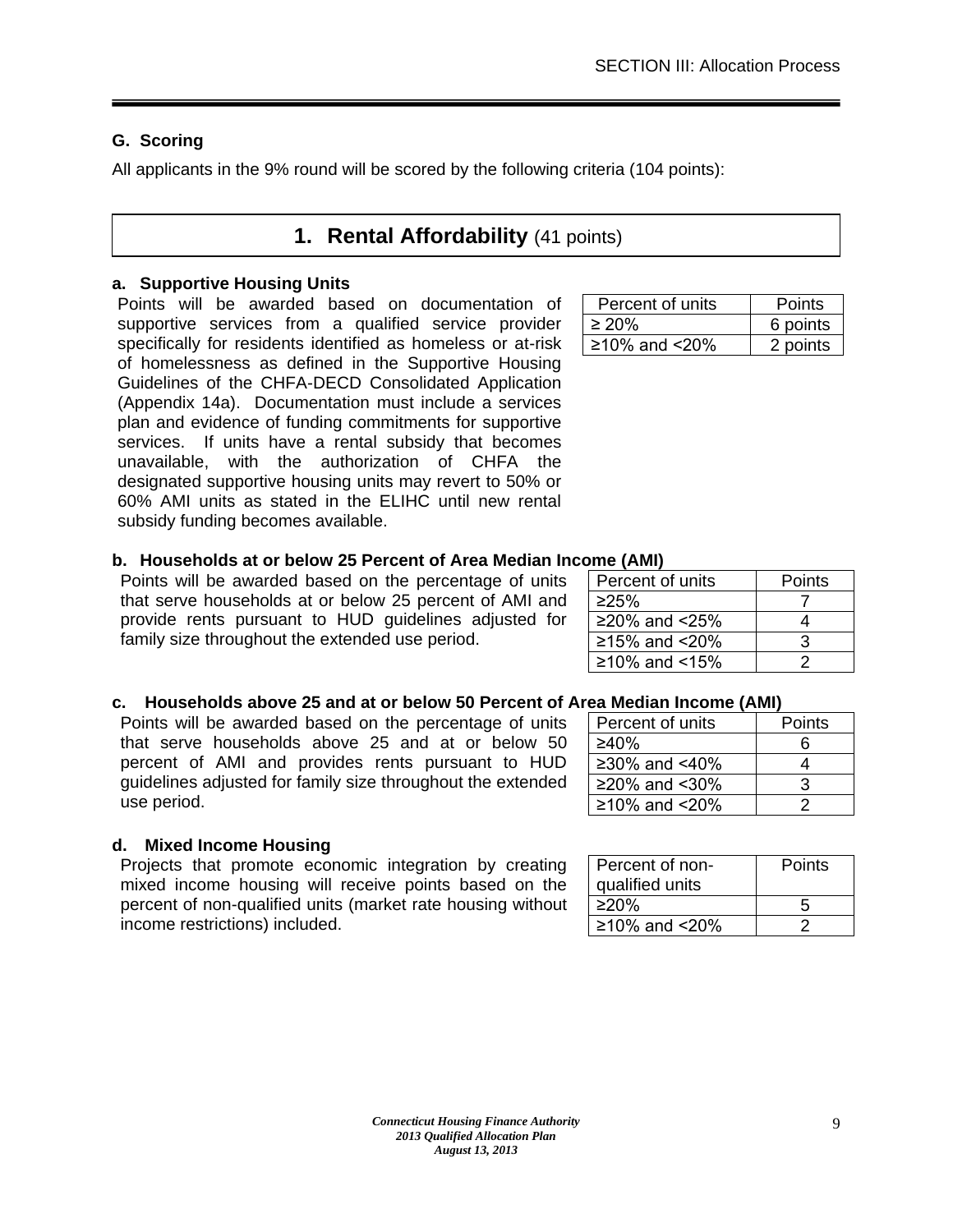10

## **e. Preserves At-Risk Affordable Housing**

The rehabilitation project preserves existing occupied affordable housing that is at risk of conversion to unregulated use (expiring use restrictions) and has identified rehabilitation needs. Properties must be at risk of conversion within 3 years of the LIHTC application due date. (rehabilitation levels defined in the Standards)

## **f. Length of ELIHC**

Projects that commit to longer periods of affordability are preferred, as long as that commitment is sustainable. Points will be awarded for affordability periods totaling 40 years or more (compliance period plus extended use).

## **g. Production and Preservation of Units**

The Authority prefers to produce more affordable housing units through the increase in housing supply, as long as such production is appropriate to the site and the needs of the community. Renovation of vacant and blighted units will be counted as new.

## **h. Affordability Profile**

Points will be awarded if the units after revitalization are affordable to current residents so that no permanent displacement of current residents is required for reasons of affordability (relocation plan required). Developments with 100% new units will receive points.

## **i. On-Site Resident Services Coordinator**

On-site resident services coordinator (RSC), working a minimum of 20 hours per week. Property budget line item or evidence of arrangement with a third party provider specifying the funding source is required.

# **2. Financial Sustainability** (23 points)

## <span id="page-10-0"></span>**a. Cost Effectiveness, Hard Costs**

Points will be awarded for square foot costs that fall within an acceptable range as evaluated according to the Standards. Points may be awarded to an applicant's score based upon deviation from the Authority's anticipated construction square foot cost. (For additional information refer to the Standards.)

| % Deviation           | Points |
|-----------------------|--------|
| $\leq$ negative 3%    |        |
| $>3\%$ and $\leq 3\%$ |        |

| Effect on unit count              | Points |
|-----------------------------------|--------|
| <b>New Construction</b>           |        |
| Increased units by<br>10% or more | 2      |

 $\geq 50$  4  $\geq 40$  and  $\leq 50$  2

3 Points

**Points** 

1 Point

| <b>Rehabilitation Level</b> | Points |
|-----------------------------|--------|
| Substantial                 | 5      |
| rehabilitation              |        |
| Moderate                    |        |
| rehabilitation              | 2      |
|                             |        |

Years of affordability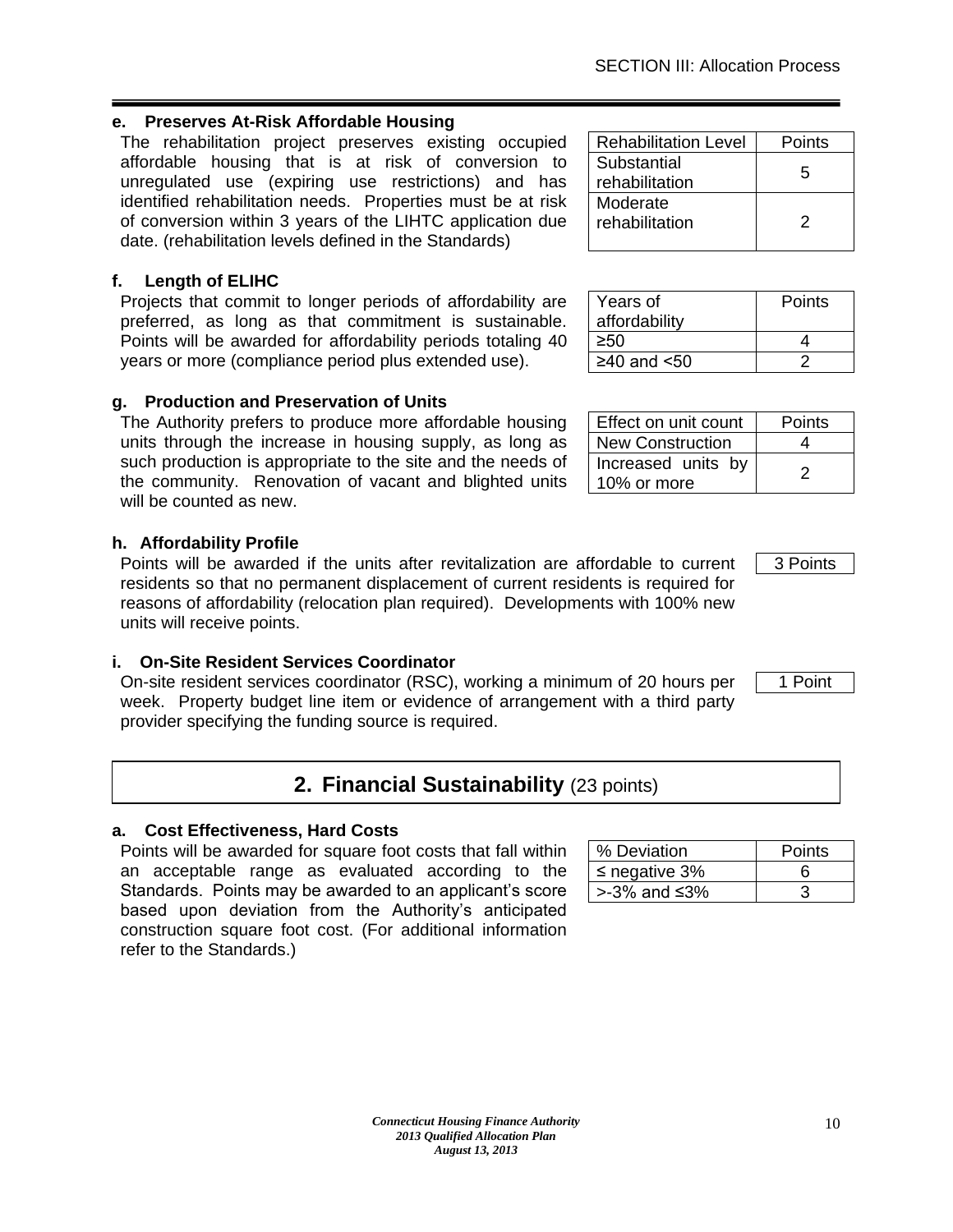# **b. Credits Per Qualified Bedroom**

Projects will be ranked lowest to highest credits per qualified bedroom and awarded incremental points in accordance with their ranking. Points will be scaled accordingly with the lowest credits per qualified bedroom receiving 5 points and the highest receiving 0. Perbedroom figures may be modified by the results of the Authority's financial feasibility analysis.

# **c. Credits less than 50% of Total Uses**

LIHTCs estimated by the Authority for any one development which do not exceed 50 percent of total uses will receive points. LIHTCs estimated by the Authority for developments located in QCTs or DDAs, as defined in Section 42(d)(5)(C) of the Code, which do not exceed 65 percent of total uses as recognized by the Authority.

# **d. 40% - 90% Building Plans and Specifications**

Applications that submit building plans and specifications in excess of the minimum requirements may be awarded points as shown in the adjacent table.

# **e. Sustainable Design**

Points will be awarded based upon the number of sustainable design measures provided and indicated in the plans, specifications, Energy Conservation Plan, and/or other support documents as outlined in the Standards.

| Measure                                          | <b>Description</b>                                                                                                                    |
|--------------------------------------------------|---------------------------------------------------------------------------------------------------------------------------------------|
| High-performance<br><b>Building Envelope</b>     | Provides energy efficient design measures that limit heating<br>and cooling loss as outlined in the Standards.                        |
| <b>Renewable Energy</b>                          | Provides a renewable energy system which reduces utility<br>grid impact as outlined in the Standards.                                 |
| Low Impact Design                                | Provides a site drainage/storm water retention design which<br>reduces impact on storm water systems as outlined in the<br>Standards. |
| <b>New Natural Gas Utility</b><br>Infrastructure | Provides new natural gas site utility infrastructure for natural<br>gas-fired space heat and hot water equipment.                     |

*Connecticut Housing Finance Authority 2013 Qualified Allocation Plan August 13, 2013*

# **f. Cost Effectiveness, Intermediary Costs**

Cost efficient designs and reasonable soft costs, such as professional fees are strongly encouraged. Two (2) points will be awarded to the top two projects per classification with the lowest percentage of Intermediary Costs.

2 Points

| % Complete | Points |
|------------|--------|
| 3 measures |        |
| 2 measures |        |
| 1 measure  |        |

% Complete | Points ≥90% 3  $≥40\%$  and <90% | 2

|                     | Points            |
|---------------------|-------------------|
| Lowest credits per  | 5                 |
| bedroom             |                   |
| Incremental credits | Scaled pts        |
| Highest credits per | $\mathbf{\Omega}$ |
| bedroom             |                   |

4 Points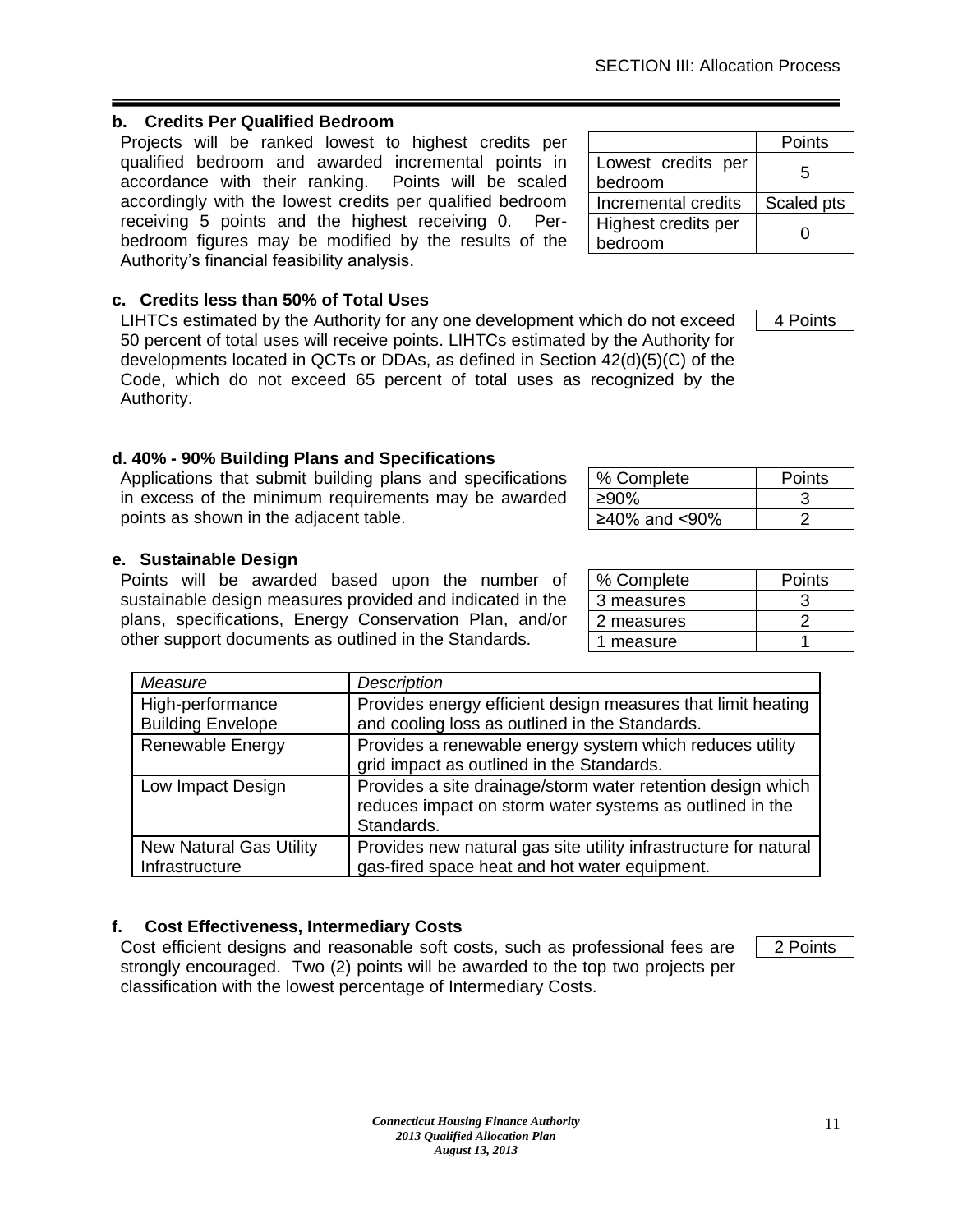# 3. **Municipal Commitment & Impact** (24 points)

# <span id="page-12-0"></span>**a. Communities with comparatively less rental housing**

Project is located in a community where there is greater than or equal to 75% owner occupied single family detached homes as determined in the most recent available Census or American Community Survey data.

## **b. Priority locations**

Project is located in a Regional Center or a Qualified Census Tract. **1998 1998 5** points

## **c. Municipalities with less affordable housing**

Project is located in a community where there is less than 10% affordable housing as identified on the Affordable Housing Appeals List.

#### **d. Transit-Oriented Development or Neighborhood Conservation Area/Rural Community Center**

"Transit Oriented Development" means the development of residential, commercial and employment centers within one-half mile from a train station or one-quarter mile from other public transportation facilities (For additional information refer to the Glossary. Maps are required to be provided evidencing distance to transportation mode.).

Or

Project is in a Neighborhood Conservation Area or Rural Community Center. *Note: for those developments not located in a transit oriented development.*

## **e. Historic Place, Adaptive re-use, or Brownfield Development**

Renovation of a designated historic building; or 2 Points 2 Points

Renovation of vacant or abandoned non-residential structure (does not have to be historic); or

Remediation of Brownfield site (for additional information refer to the glossary).

# **f. Municipal Resources**

Commitment(s) received from the municipality of financial resources in excess of 5% of Total Development Resources. These may be a non-debt contribution such as PILOT or tax abatement, block-grant funds administered by the municipality, or other funds from the municipality. This does not include rental subsidies provided by the municipality.

# **g. Eventual Home Ownership**

Development proposal has a specific and credible plan (including funds for organization of the tenants and professional representation) to establish tenant ownership of the development (or all of the individual units) after the initial 15 year compliance period.

4 Points or 2 Points

1 Point

1 Point

5 Points

6 Points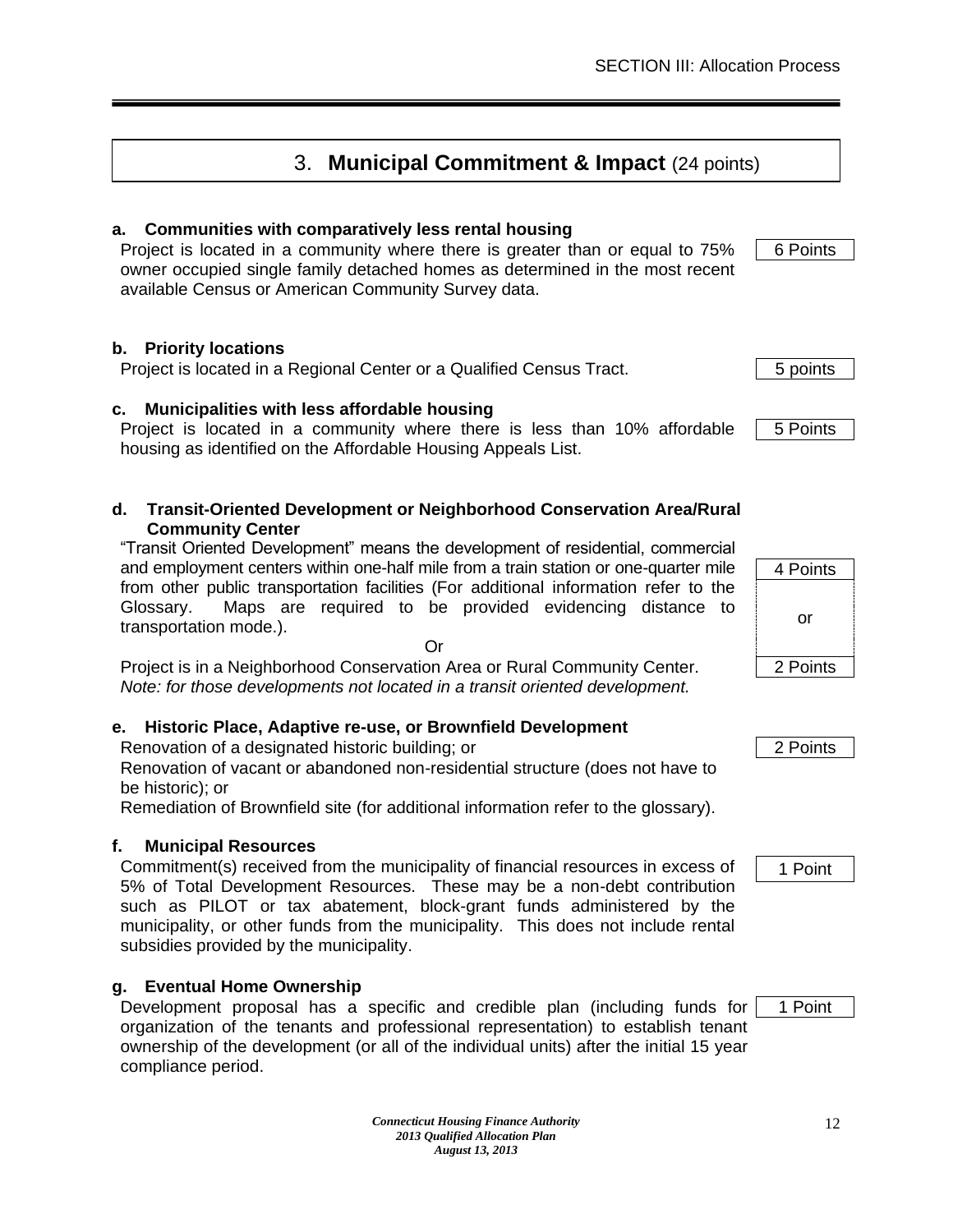# **4. Qualifications & Experience** (13 points)

## <span id="page-13-0"></span>**a. Experience of the Sponsor/General Partner**

The Authority will award points for demonstrated experience of the sponsor or general partner ("GP"), either principal or entity, in successful LIHTC development(s) based on the scales below up to a maximum of 5 points combined for the number of projects and the years of LIHTC experience.

To count, projects must have a minimum of 5 years of operation since being placed in service. Applicants claiming points for experience should include a list of developments, locations, and years placed in service.

Joint ventures are eligible. Co-GP or joint venture arrangements may combine experience, subject to the approval of the Authority.

Number of Projects: To use the scale, add the applicable points for projects in operation more than 5 years. A maximum of 3 points are possible in this category.

Number of Years Experience: To use the scale, add the applicable points for years of ownership. A maximum of 2 points are possible in this category.

## **b. Developer/Sponsor Resources**

Points will be awarded based upon the percentage of Developer/Sponsor Resources to the project's Total Development Resources (for additional information refer to the glossary).

## **c. Experience of the Management Agent**

Points will be awarded for demonstrated experience of the management agent (principal or entity) in successful management of LIHTC properties, based on the scale, up to a maximum of 2 points.

| Projects              | Points |
|-----------------------|--------|
|                       |        |
| $\geq$ 4 and $\leq$ 6 |        |
| $\geq$ 2 and $\leq$ 4 |        |

| Years LIHTC experience | Points |
|------------------------|--------|
| 210                    |        |
| $\geq$ 5 and <10       |        |

| % of Resources | Points |
|----------------|--------|
| ≥10%           |        |
| $≥5%$ and <10% |        |
| $< 5\%$        |        |
|                |        |

| Projects              | Points |
|-----------------------|--------|
|                       |        |
| $\geq$ 1 and $\leq$ 5 |        |

To count, projects must have a minimum of 5 years of operation since being placed in service as of the application due date. Applicants claiming points for experience should include a list of developments, locations, and years placed in service.

Joint ventures are eligible. Joint venture arrangements may combine experience, subject to the approval of the Authority.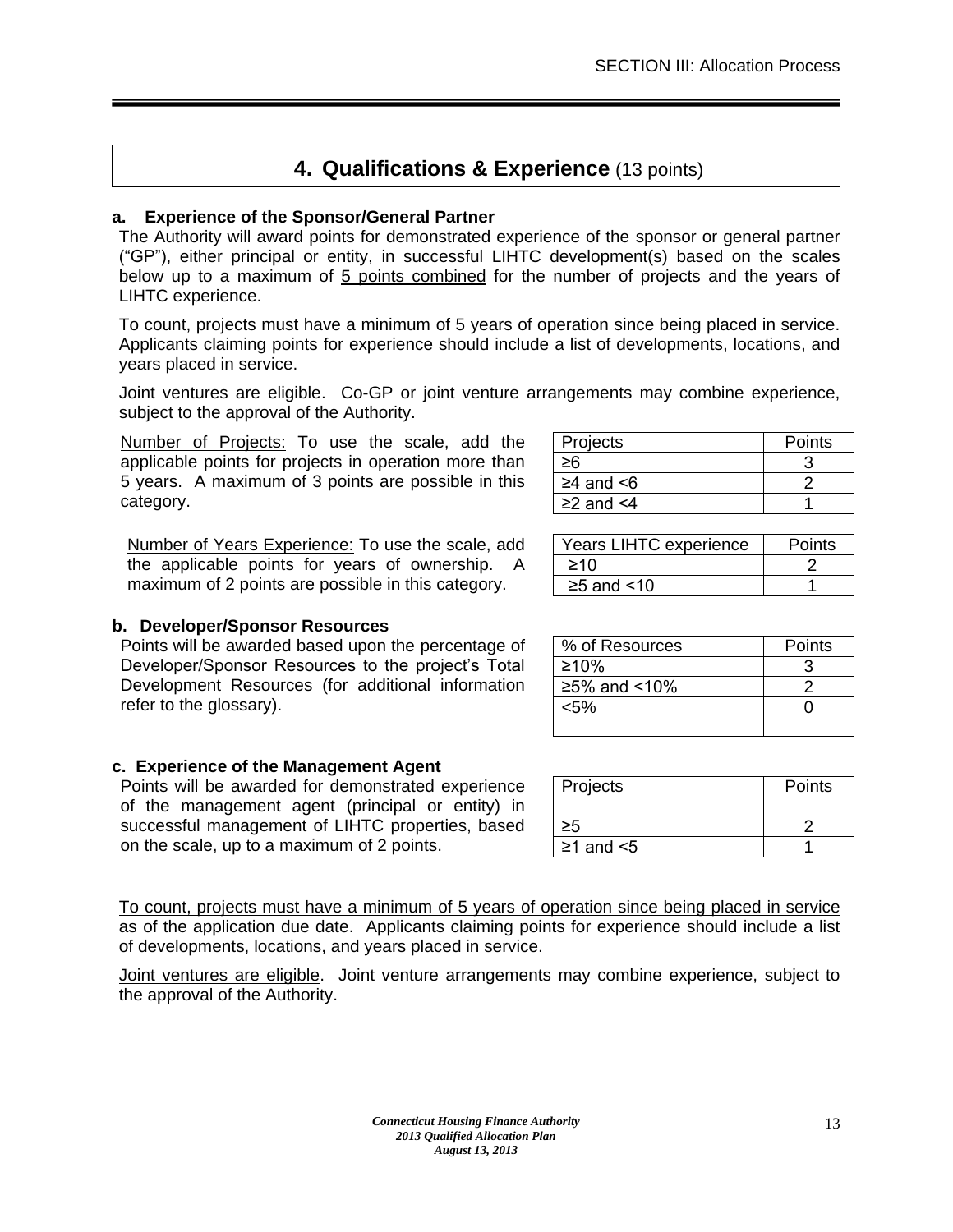Women and/or minorities participate in the ownership, development, or management of the project by holding directly a 51 percent or more ownership and voting interest in project ownership, development entity or management firm. For qualified non-profits, women and/or minorities should hold directly a 51 percent voting interest on the board of directors.

#### **e. Connecticut-based Contractor**

Contractor is a State based organization whose principal place of business has been located in the State for a minimum of 3 years.

# **5. CDBG – DR Additional Points (3 points)**

#### <span id="page-14-0"></span>**a. Community Development Block Grant - Disaster Recovery Program**

Points will be awarded to up to two of highest ranking CDBG-DR applications which have an aggregate allocation need of annual LIHTCs not to exceed \$2 million. CDBG-DR developments must be eligible for Hurricane Sandy HUD financing as determined by DOH and will be required to be identified by written commitment of CDBG-DR funding (Hurricane Sandy Disaster Recovery) from DOH.

Steps for selecting the two developments to receive points:

- 1. CDBG-DR applications will be rated using the QAP and the Point Scale above.
- 2. CDBG-DR points will be given to the highest rated CDBG-DR application.
- 3. CDBG-DR points will be given to the next highest rated CDBG-DR application so long as the total annual LIHTCs for both CDBG-DR applications do not exceed \$2 million.
- 4. Step 3 will be repeated until a second application meeting the criteria is identified or the list of CDBG-DR applications is exhausted.

1 Point

2 Points

3 Points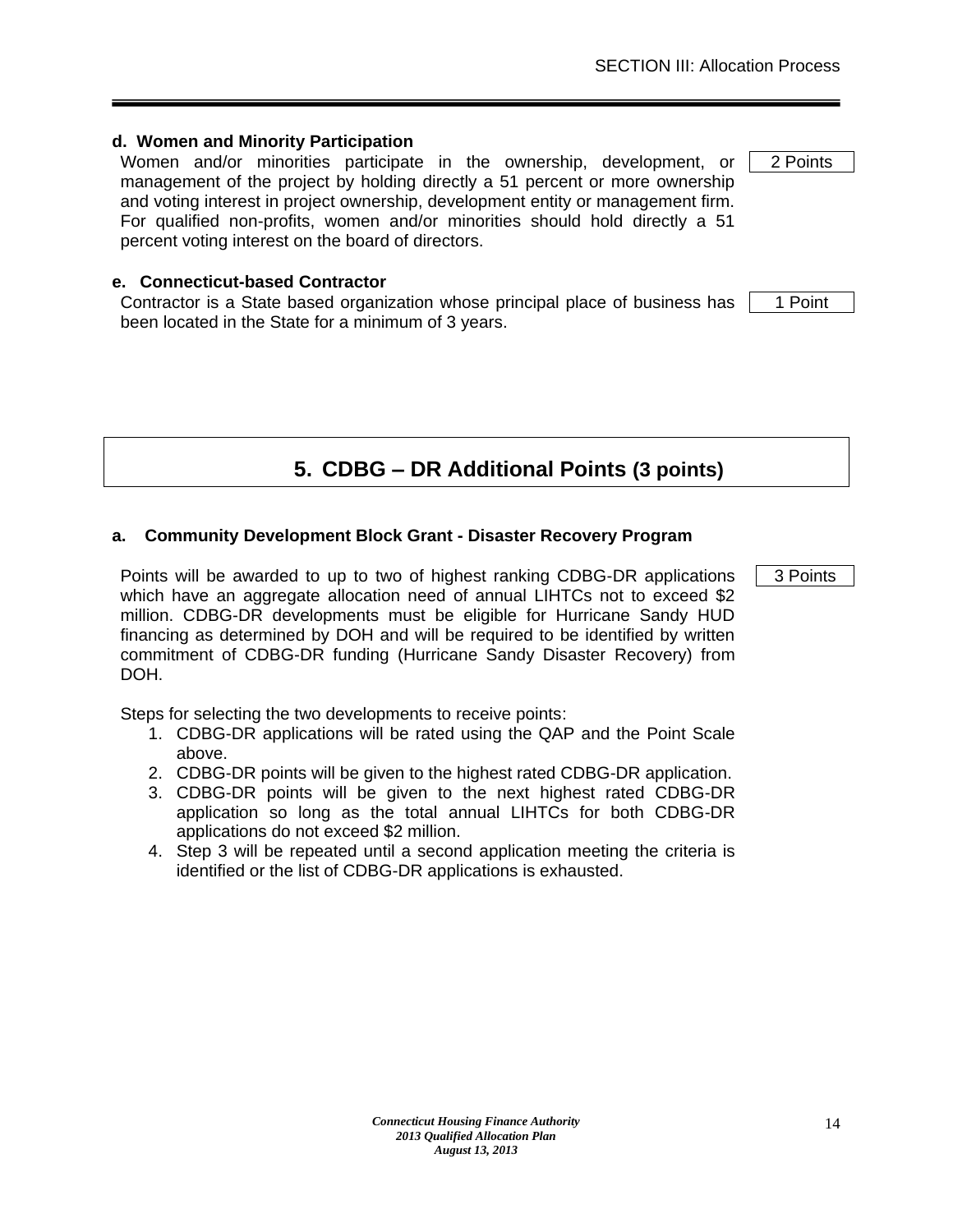# **IV. PROJECTS FINANCED WITH TAX-EXEMPT BONDS**

<span id="page-15-0"></span>To the extent projects are financed with the proceeds of tax-exempt bonds subject to the annual volume cap limitation under Section 146 of the Code, such projects may receive Credits without receiving an allocation from the Authority. If fifty percent (50%) or more of the aggregate basis of a project (including land) is financed with the proceeds of such tax-exempt bonds, the entire project is eligible for Credits based on its qualified basis without receiving an allocation of Credits from the Authority. However, all credits for such projects must be determined by the Authority to have been consistent with the State's QAP, such consistency being determined by the following:

- A. Application Criteria: Tax-exempt bond financed projects must meet the application criteria set forth in Section III. F.
- B. Underwriting Criteria: Tax-exempt bond financed projects must also meet the underwriting criteria adopted from time to time by the State Bond Commission for multifamily rental housing financed with bonds issued pursuant to an allocation of volume cap authority approved by the State Bond Commission.
- C. Credit Limitation: Tax-exempt bond financed projects are also subject to the limitation on the amount of Credits available to a project contained in Section  $42(m)(2)(A)$  of the Code.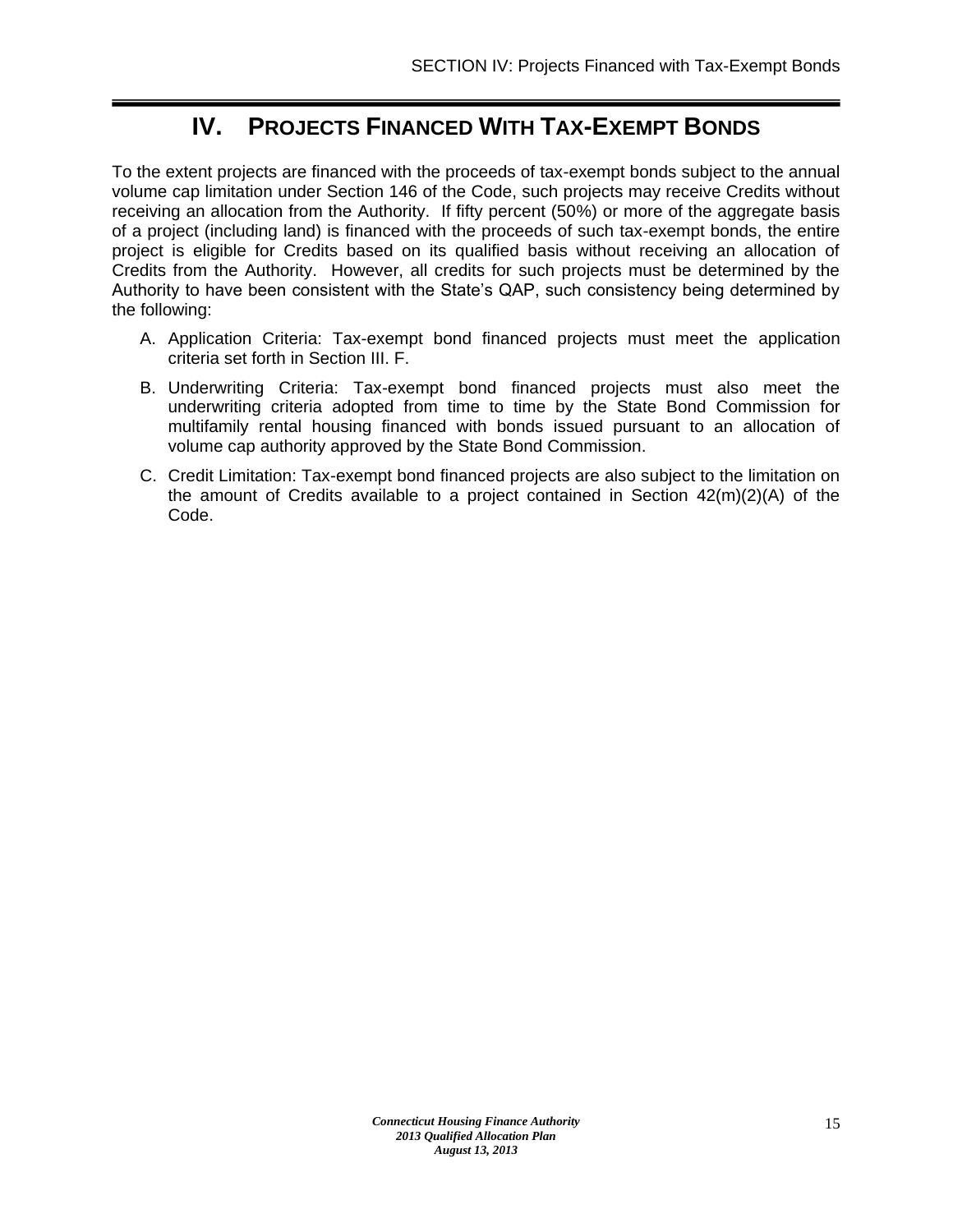# **V. TAX CREDIT COMPLIANCE MONITORING**

## <span id="page-16-0"></span>Compliance Monitoring Overview

Section  $42(m)(1)(B)(iii)$  of the Code requires that a qualified allocation plan provide a procedure the agency (or an agent or other private contractor of such agency, ("Authorized Delegate")) will follow in monitoring for noncompliance with the provisions of Section 42 and to notify the IRS of such noncompliance.

The compliance monitoring process will determine if a project is in compliance with the requirements of the LIHTC Program pursuant to Section 1.42-5 of the Treasury Regulations. The Authority's monitoring process is outlined in the Low-Income Housing Tax Credit Compliance Manual which can be downloaded from the Authorized Delegate's website. Please refer to the Compliance Manual for detailed monitoring information. The Authority's compliance monitoring requirements apply to all tax credit projects, including those financed with tax-exempt bonds.

In January, 2011, the Internal Revenue Service (IRS) published the LIHTC 8823 Guide for State Housing Credit Agencies (the "Guide"). (Previous revisions included January 2007 and October 2009.) The Guide includes instructions for completing Form 8823 and guidelines for determining noncompliance and reporting dispositions. The purpose of the Guide is to standardize the treatment of noncompliance issues.

If an owner fails to comply with the requirements of the Code and the Regulations promulgated thereunder, the Authority will notify the IRS of such noncompliance by filing Form 8823.

Owners and management agents of developments placing in service are required to attend the Authority's Tax Credit Compliance Monitoring Conference at least six months prior to the first building's Placed-In-Service date. However, if the owner and agent have previously attended this Conference, within the last three years, the attendance requirement may be waived with CHFA approval.

## A. Recordkeeping and Record Retention

Under the recordkeeping provision of Reg. Section 1.42-5 (b), the owner must keep records for each building in the project for each year in the compliance period.

Under the record retention provision, Section 1.42-5 (b)(3), owners are required to keep all records for each building for a minimum of six years after the due date (with extensions) for filing the federal income tax return for that year. The original records for the first year of the credit period must be retained for at least six years beyond the due date (with extensions) (21 years) for filing the Federal income tax return for the last year of the compliance period of the building. Duplicate copies of first year files should be kept at an accessible and secure off-site location. Copies may be scanned, retained in a PDF file or recoded on a compact disc.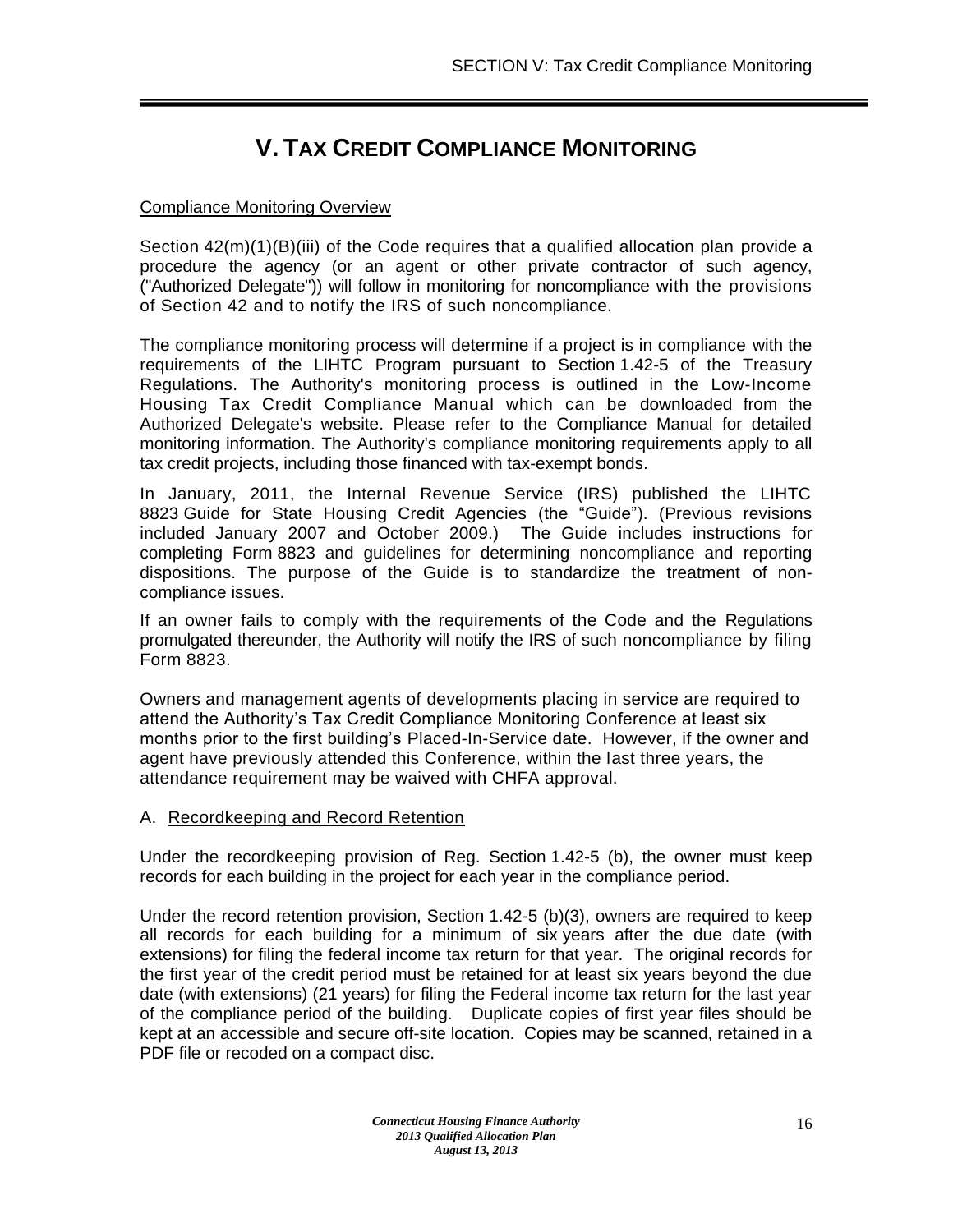The owner of a LIHTC project must retain the original local health, safety, or building code violation reports or notices that were issued by the State or local government unit for the Authority's inspection and submit copies with the annual certification.

## B. Certification and Review Provisions

The owner of the tax credit project must certify at least annually to the Authority that for the preceding 12-month period the project met certain requirements. The Authority will review at least 20% of low income tenant files at least once every three years. New projects will be reviewed within two years following the year the last building in the project is placed in service. The required reports, certifications, and forms can be found at the Authorized Delegate's website. Annual reporting must be submitted throughout the Extended Use Period of the project.

#### C. Inspection Provision

At least once every three years the Authority will perform an on-site inspection of the project including site, building exteriors, building systems, units, and common areas. At least 20% of the project's low-income units will be inspected using standards governed by HUD and Uniform Physical Condition Standards (UPCS). These standards require properties to be in decent, safe and sanitary condition, and in good repair.

#### D. Notification of Noncompliance

The Authority is required to provide prompt written notice to the owner when the Authority does not receive the required certifications and other forms; does not receive or is not permitted to inspect the tenant income certifications, supporting documentation and rent records; or discovers by inspection, review or in some other manner that the project is not in compliance with the provisions of Section 42. The correction period, established by the Authority, is 30 days from the date of the notice. The Authority is required to file Form 8823 Low-Income Housing Credit Agencies Report of Noncompliance or Building Disposition with the IRS.

## E. Compliance Monitoring Fees

Projects allocated Tax Credits are required to pay an upfront Tax Credit Servicing Fee in the amount of 8% of the annual allocation. The Authority reserves the right to make adjustments to annual monitoring fees due to increased monitoring requirements and or costs.

## F. Asset Management Fees

The Authority will perform Asset Management functions throughout the compliance period on projects receiving American Recovery and Reinvestment Act (ARRA) funding through the Tax Credit Assistance Program (aka TCAP), 1602 Program: Payments to States for Low-Income Housing Projects in Lieu of Low-Income Housing Tax Credits (aka Section 1602 or TCEP) or other new federal credit exchange program funding. The Asset Management Fee charged for projects receiving any of the ARRA funding sources shall be \$5,000 annually.